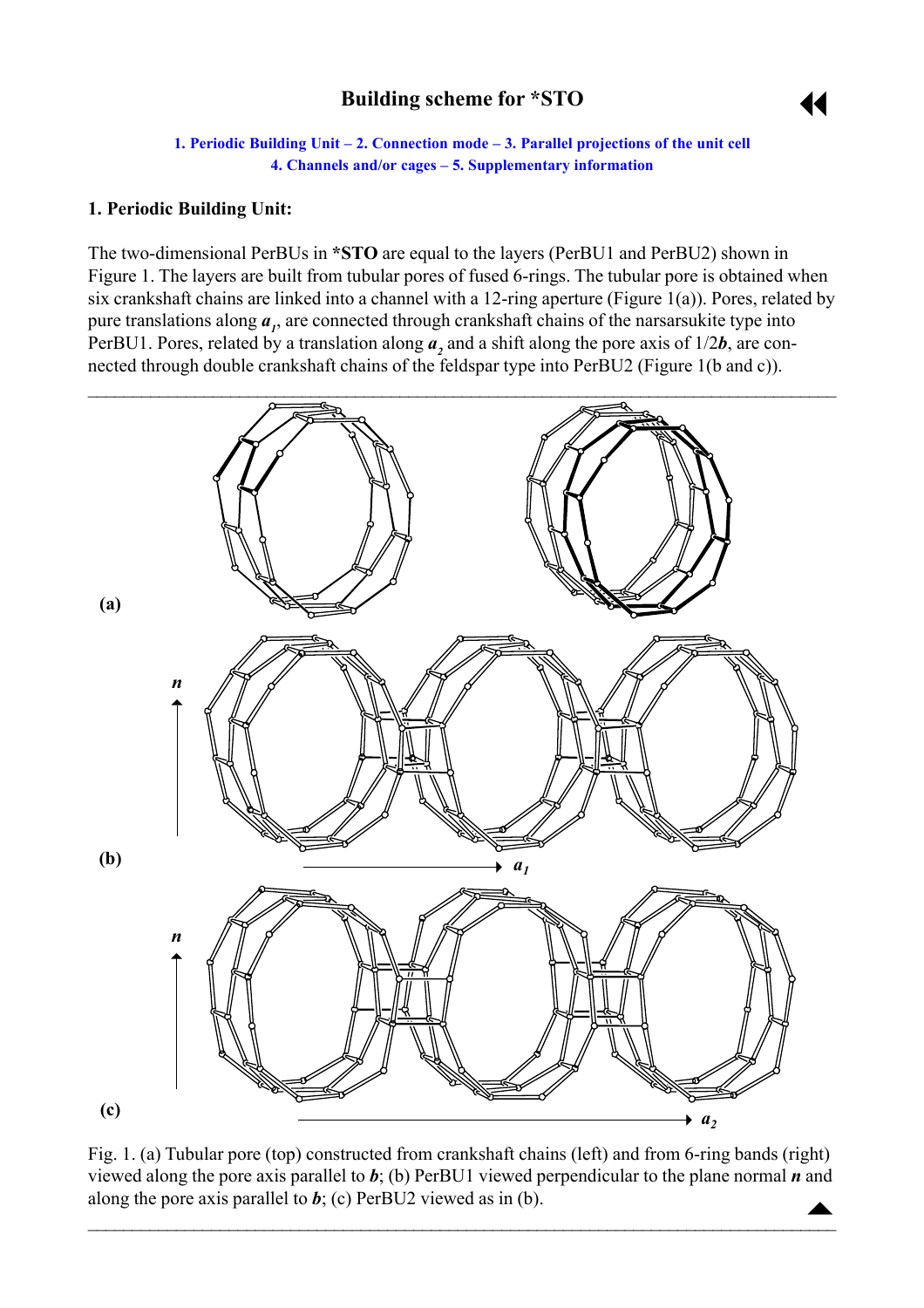# <span id="page-1-0"></span>**2. Connection modes**

The stacking of PerBUs along *n* requires a lateral shift of the PerBUs along *a* (and *b*). It is convenient to describe the stacking sequence of the PerBUs along *n* using the same coordinate system in both PerBUs. Therefore the unit cell length along  $a$  is equal to  $2|a_{j}|$  in PerBU1 and equal to  $|a_2|$  in PerBU2. For both PerBUs the lateral shifts along *a* are then given as  $\pm 1/6a$ . Neighboring PerBUs can be stacked along *n* through 4-rings or crankshaft chains in several ways: **(1)**: the lateral shift of the top layer along *a* and *b* is -1/6*a* and zero; denoted as (**-**1/6, 0); **(2)**: the lateral shift of the top layer along *a* and *b* is  $\pm 1/6a$  and zero; denoted as (1/6, 0); **(3)**: the lateral shift of the top layer along *a* and *b* is **-**1/6*a* and 1/2*b*; denoted as (**-**1/6, 1/2); **(4)**: the lateral shift of the top layer along *a* and *b* is  $\pm 1/6a$  and  $1/2b$ ; denoted as (1/6, 1/2).

One example of the connection modes is depicted in Figure 2. The PerBUs are connected along *n* through 4-rings or crankshaft chains depending on whether the shift along *b* between neighboring pores is zero or 1/2*b*, respectively. The gaps between the pores are filled with T-T dimers. Once the distribution of the lateral shifts between the PerBUs stacked along *n* is known, the three-dimensional framework is defined. For a description of other connection modes see: **[Disordered Structures](http://izasc.ethz.ch/fmi/xsl/IZA-SC/ds.htm)**



 $\triangle$ Fig. 2. Connection mode **(1)** in **\*STO** between PerBU1 and PerBU2, viewed along the pore axis *b*. Connecting T-T modes between PerBUs are drawn as single lines. The connections to the T-T dimers (heavy bold), which fill the space between the tubular pores, are striped. The number in the pore gives the fractional shift of the pore along *b*.

 $\blacktriangle$  , and the contribution of the contribution of the contribution of the contribution of  $\blacktriangle$ 

### **3. Projections of the unit cell content:**

In **\*STO** the strictly alternating PerBU1 and PerBU2 are connected along *n* through 4-rings and crankshaft chains. The unit cell content is shown in Figure 3 on next page.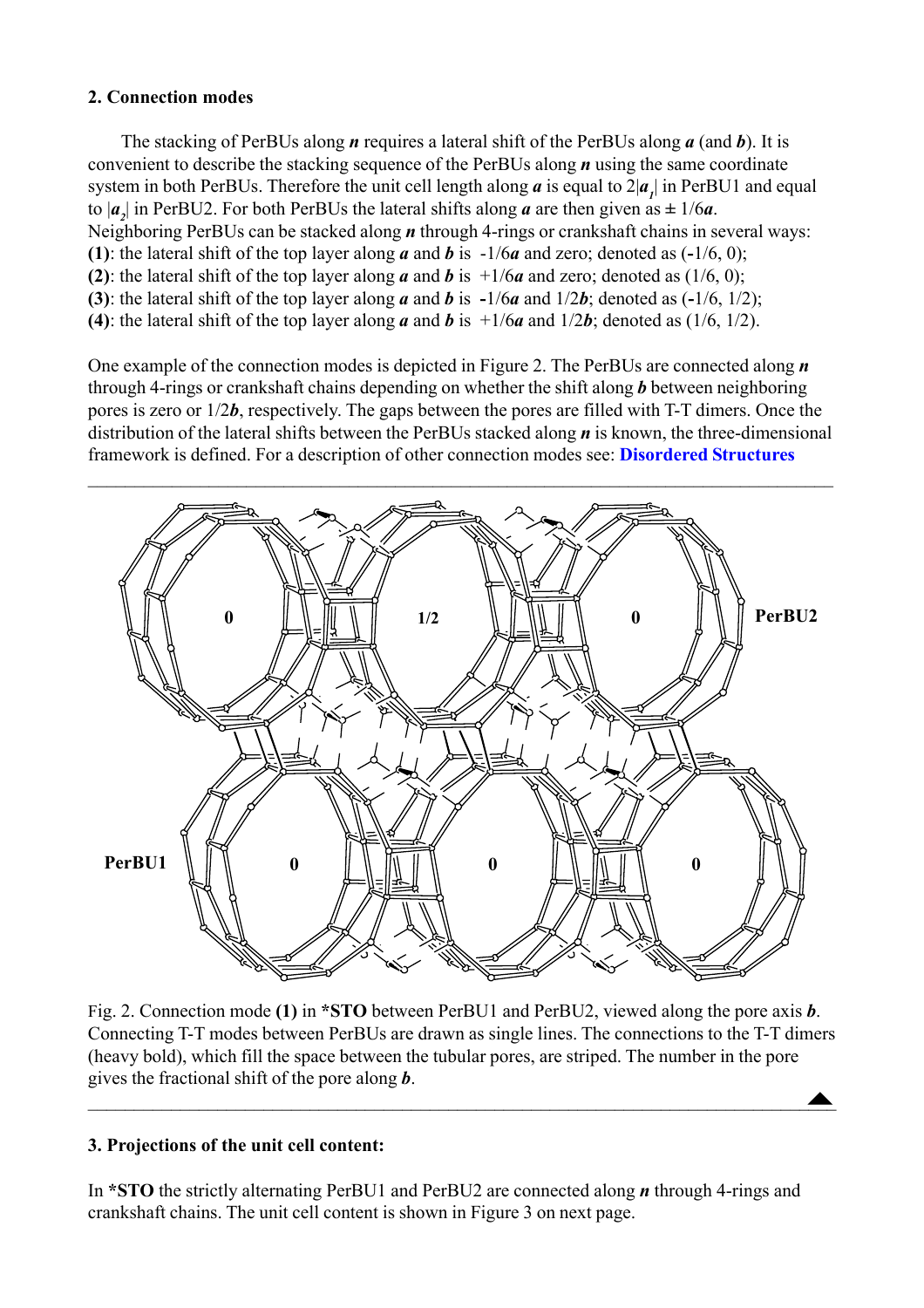<span id="page-2-0"></span>

 $\overline{\phantom{a}}$ Fig. 3. The ordered end-member **\*STO** viewed along the pore axis. The unit cell is given in standard setting. T-T connections to dimer units are striped.

 $\blacktriangle$ 

### **4. Channels and/or cages:**

Non-interconnecting one-dimensional 12- ring channels are parallel to *b*. The channel, topologically equivalent to the channel in **AFI**, is depicted in Figure 4 together with the **[pore descriptor](http://www.iza-structure.org/databases/ModelBuilding/Introduction.pdf)**.